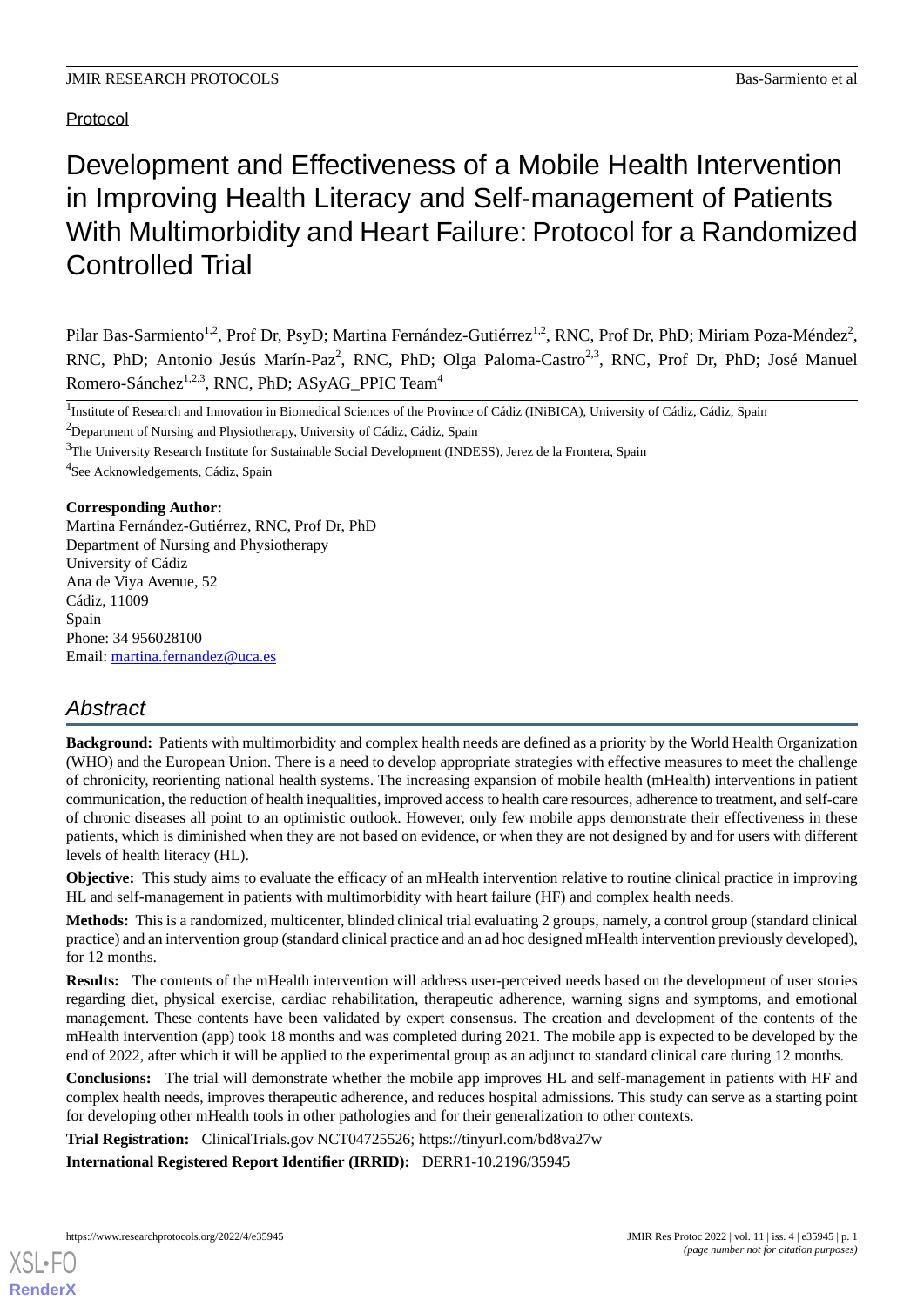#### *(JMIR Res Protoc 2022;11(4):e35945)* doi:  $10.2196/35945$

#### **KEYWORDS**

complex health needs; health literacy; heart failure; mHealth; multimorbidity

#### *Introduction*

#### **Care of Patients With Multimorbidity and Heart Failure**

Although increased life expectancy, socioeconomic improvements, and biomedical innovations have led to a reduction in mortality, they have also led to a considerable increase in chronic conditions. A prevalent paradigm of these socio-health phenomena is the multimorbidity of patients, which is one of the leading health problems of the 21st century. Multimorbidity can alter health outcomes and lead to disability that is more significant or can lead to worse quality of life or frailty [[1\]](#page-9-0).

Heart failure (HF) has a high and increasing prevalence and incidence, and is one of the leading causes of morbidity and mortality in the Western world [[2\]](#page-9-1). Further, if we add to this the significant impact of chronic diseases, mainly cardiovascular diseases, cancer, diabetes, and chronic lung diseases [[3\]](#page-9-2), the situation becomes even more complicated by the fact that patients are responsible for most of the avoidable hospital admissions. In this line, both the World Health Organization (WHO) and the European Union define a patient with chronic disease as a priority and point out the need to develop appropriate strategies with effective measures to meet the challenge of chronicity, reorienting national health systems [[4](#page-9-3)[,5](#page-9-4)].

According to the latest data published by the WHO [[4\]](#page-9-3), heart disease continues to be the leading cause of mortality worldwide. Globally, it was estimated that in 2019, 197.2 million people were living with ischemic heart disease (IHD), and it was more prevalent in males than in females (113.7 and 83.6 million people, respectively). North Africa and the Middle East, Central Asia, and Eastern Europe had the highest prevalence rates of IHD in the world. The number of deaths due to heart disease has increased since 2000 by more than 2 million people, from 6-7 million to almost 9 million people, representing 16% of all deaths. In 2019, IHD mortality rates were 118.0 per 100,000. IHD mortality rates were highest in parts of North Africa and the Middle East, Eastern Europe, and Central Asia [\[6](#page-9-5),[7\]](#page-10-0).

In Spain, HF remains an enormous health challenge (estimates suggest that there are more than 1,300,000 people with HF). Besides, more than 17,000 people die from this disease every year, making it the fourth leading cause of death [[8\]](#page-10-1) and the third leading cause of cardiovascular death after IHD and cerebrovascular disease. It is also the leading cause of hospitalization in people over 65 years of age; furthermore, 50% die within 5 years of diagnosis. The prevalence of HF increases progressively with age, reaching prevalence rates of 1%, 10%, and 17.4% in the population over 40, 70, and 85 years of age, respectively. There are more than 80,000 admissions per year in Spain for HF, and half of the hospitalized patients are readmitted within 1 year due to decompensation. Likewise, the use of pharmacological and nonpharmacological resources (resynchronizers or defibrillators) in people with HF is growing exponentially [[9\]](#page-10-2).

Although there is a growing interest in patients with comorbidity and multimorbidity, from an evidence perspective, this population has been excluded from most clinical trials and intervention studies  $[10,11]$  $[10,11]$  $[10,11]$ . Interdisciplinary teams based on the collaboration of different care settings and sustainable interventions adjusted to the public system are recommended. Similarly, a model centered on the patient's needs is reinforced, based on primary care and shared action with hospital care, with proactive and planned interventions aimed at promotion and prevention [[12\]](#page-10-5).

#### **Health Literacy as a Health Asset in Patients With Multimorbidity**

In the field of public health and health promotion, health literacy (HL) is presented as a means that allows individuals to exercise significant control over their health and over the personal, social, and environmental determinants that determine it, being considered as an individual asset to be built.

Following the theoretical framework proposed by the European Health Literacy Project (European Health Literacy Survey [HLS-EU]) [[13\]](#page-10-6), HL is determined by the combination of the 3 dimensions of health (being sick/health care; being at risk/disease prevention, and being healthy/health promotion) and the 4 ways of managing information (finding it, understanding it, evaluating it, and applying it to one's own life to make informed decisions). *Access*refers to the ability to seek, find, and obtain health information; *understanding* refers to the individual's ability to understand the info accessed; *evaluation* describes the ability to interpret, filter, judge, and assess the health information accessed and understood; and *application* refers to the ability to communicate and use the information to decide to maintain and improve health.

Populations that are more likely to experience difficulties in self-managing their diseases are those with low levels of HL [[14\]](#page-10-7). Having poor HL is an independent risk factor for poorer health [\[15](#page-10-8)] because of medication errors and a poorer understanding of disease and treatments [[16\]](#page-10-9). Similarly, there is evidence of a relationship between low HL and higher rates of hospital admissions, poorer therapeutic adherence on care plans, and poor use of preventive services [[17](#page-10-10)[,18](#page-10-11)]. In the particular case of people with chronic diseases, HL plays a crucial role in the self-management of their disease [\[19](#page-10-12)].

#### **mHealth: A Digital Health Literacy Proposal**

In the last few years, mobile health (mHealth) has emerged prominently as a result of the tremendous sociological and cultural impact of smartphones and tablets.

The Global Observatory for eHealth defines it as "medical and public health practice carried out with the support of mobile

 $XS$  $\cdot$ FC **[RenderX](http://www.renderx.com/)**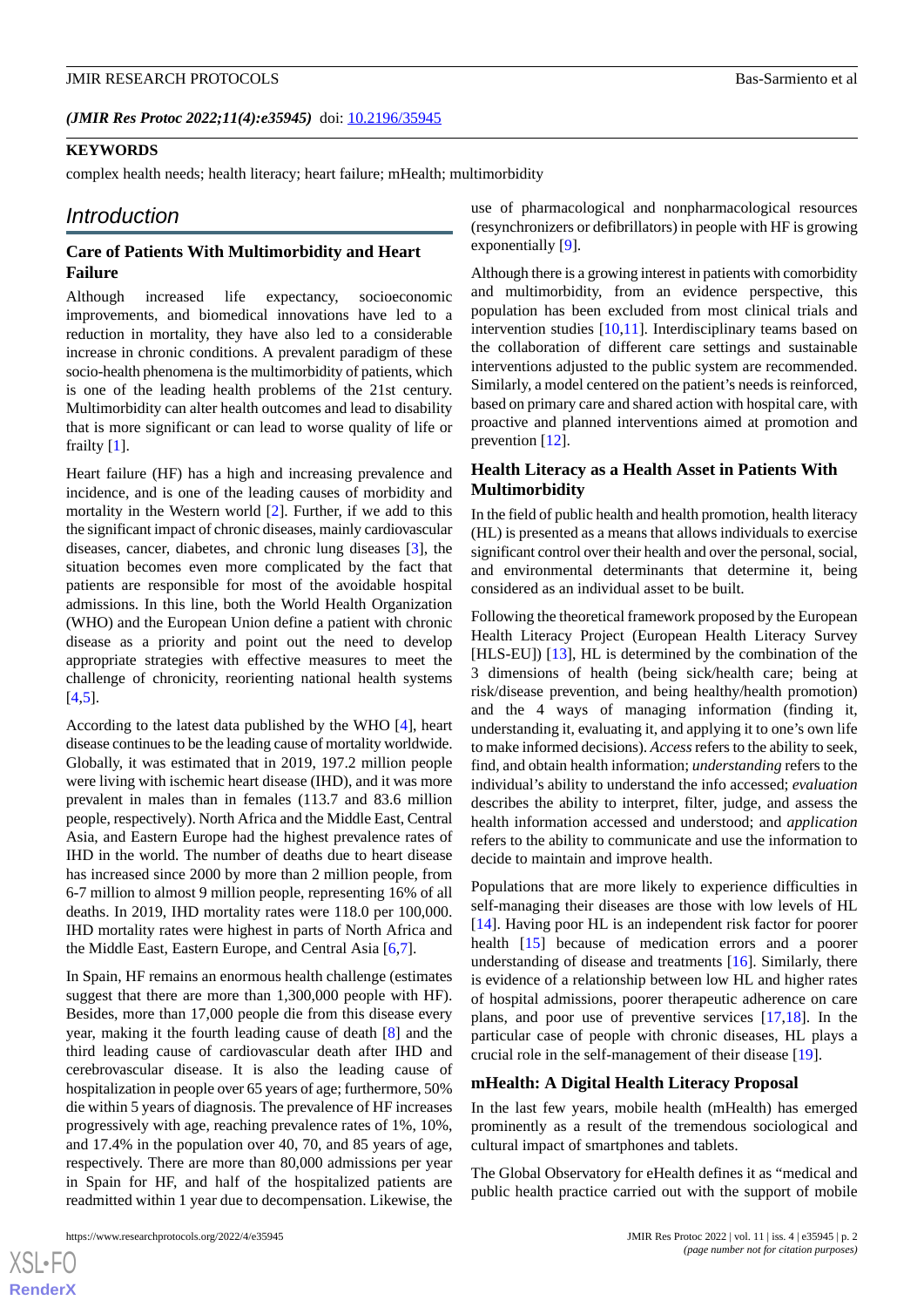devices such as phones, personal digital assistants, Tablets and other wireless communication devices to carry out public health activities and assist in clinical practice" [\[20](#page-10-13)].

Despite its expansion in recent years, few studies demonstrate the effectiveness and utility of mHealth in chronic disease self-management beyond diabetes [\[21](#page-10-14),[22\]](#page-10-15). A recent systematic review of clinical trials involving mHealth interventions to improve self-management of patients with chronic diseases, including patients with cancer, HF, fibromyalgia, asthma, and spine bifida, achieved statistically significant effects on health outcomes after the incorporation of mobile apps in disease management [\[23](#page-10-16)]. Existing evidence promises an optimistic horizon regarding their effectiveness in chronic diseases [\[23](#page-10-16)[,24](#page-10-17)] and, in particular, in patients with cardiac diseases [\[25](#page-10-18),[26\]](#page-11-0). Despite this, we still find contradictory results. For example, the study by Hägglund et al [[27\]](#page-11-1) in patients with HF revealed improvements in self-care and quality of life and a reduction in the number of hospitalization days. By contrast, the study by Vuorinen et al [[28\]](#page-11-2) found no difference in the number of hospitalization days.

At present, there is a severe deficiency of mHealth tools, which are developed in collaboration with target patients and multidisciplinary teams, are incorporated into daily care practice, and have proven their efficacy in clinical trials [[29](#page-11-3)[,30](#page-11-4)], to improve the self-management of patients with HF having complex health problems. Systematic reviews recently published on this topic [\[23](#page-10-16),[25,](#page-10-18)[26](#page-11-0)] reflect the scarcity of studies aimed at patients with multimorbidity.

Therefore, we aim to develop an app based on the needs of users and deficiencies identified by professionals, which motivates behavior change through gamification strategies, as per scientific evidence and adapted to the user's level of HL, and to test its effectiveness in terms of self-management and improvement of personal autonomy to perform basic activities of daily living, reduce hospital admissions, promote therapeutic adherence, and increase HL.

## *Methods*

#### **Study Design**

A randomized, controlled, multicenter clinical trial evaluated the efficacy of an mHealth intervention with 2 groups: a control group (standard clinical practice) and an experimental group (standard clinical practice together with an ad hoc designed mHealth intervention).

#### **Patient Selection**

#### *Setting*

A total of 4 basic health areas located in the south of Spain, including 2 hospitals, will participate. The health care centers belonging to the clinical management units with the best mortality rates during hospital admission and at 30 days after discharge (12.7% and 14.3 %, respectively) and those with the highest rates (28% and 30.4%, respectively) were considered.

#### *Participants*

Patients with multimorbidity with HF and complex health need to be attended by the nurse case manager of the primary care or hospital care centers, nurse or family doctor, or specialized care nurse, or area specialist physician of the study area.

### *Diagnostic Criteria*

Patients with multimorbidity and HF and complex health needs who meet the following diagnostic criteria [[12\]](#page-10-5) will be considered:

- Be classified in clinical category A of chronic pathologies for HF that, in a situation of clinical stability, has been in grade II of the New York Heart Association (NYHA) [[31\]](#page-11-5), being able to be simultaneously classified, or not, in other clinical categories for having another chronic disease(s) included in these categories.
- Patients with at least one of the following complexity criteria  $[12]$  $[12]$ : extreme polypharmacy  $(≥10$  chronically prescribed active ingredients); sociofamilial risk (Gijon scale score  $\lceil 32 \rceil$  >10 points); pressure ulcers of stage II or higher; malnutrition (body mass index <18.5 kg/m<sup>2</sup>); nasogastric feeding  $(≥3$  months); 2 or more hospital admissions in the previous 12 months.

#### *Inclusion Criteria*

The following inclusion criteria will be applied:

- patients of both sexes over 18 years of age;
- patients attended by health care professionals of the basic health areas participating in the study;
- patients who give their agreement to participate in the study by signing an informed consent form;
- patients who have a mobile device (smartphone or tablet) compatible with the Android or iOS operating system;
- considered as a patient with multimorbidity based on the criteria described in the previous section.

#### *Exclusion Criteria*

The following exclusion criteria will be applied:

- patients with sensory deficits or upper limb mobility problems that prevent them from using the app correctly, despite using the accessibility features on mobile devices;
- patients with persistent cognitive impairment (Pfeiffer [\[33](#page-11-7)] with ≥5 errors or Lobo Mini-Cognitive Test score <23 [\[34](#page-11-8)]) or severe mental disorder;
- patients with severe limitations for basic activities of daily living (Barthel Index  $\langle 20 \text{ points } [35] \rangle$  $\langle 20 \text{ points } [35] \rangle$  $\langle 20 \text{ points } [35] \rangle$ .

#### *Eligibility Criteria*

Meet all inclusion criteria and none of the exclusion criteria.

#### *Completion Criteria and Withdrawal*

A patient will be considered to have completed the study when he/she completes the postintervention evaluation. The criteria for withdrawal of a participant will be

• failure to receive the complete intervention (unsolvable technical failures in the device) or by the protocol (failure to use the app);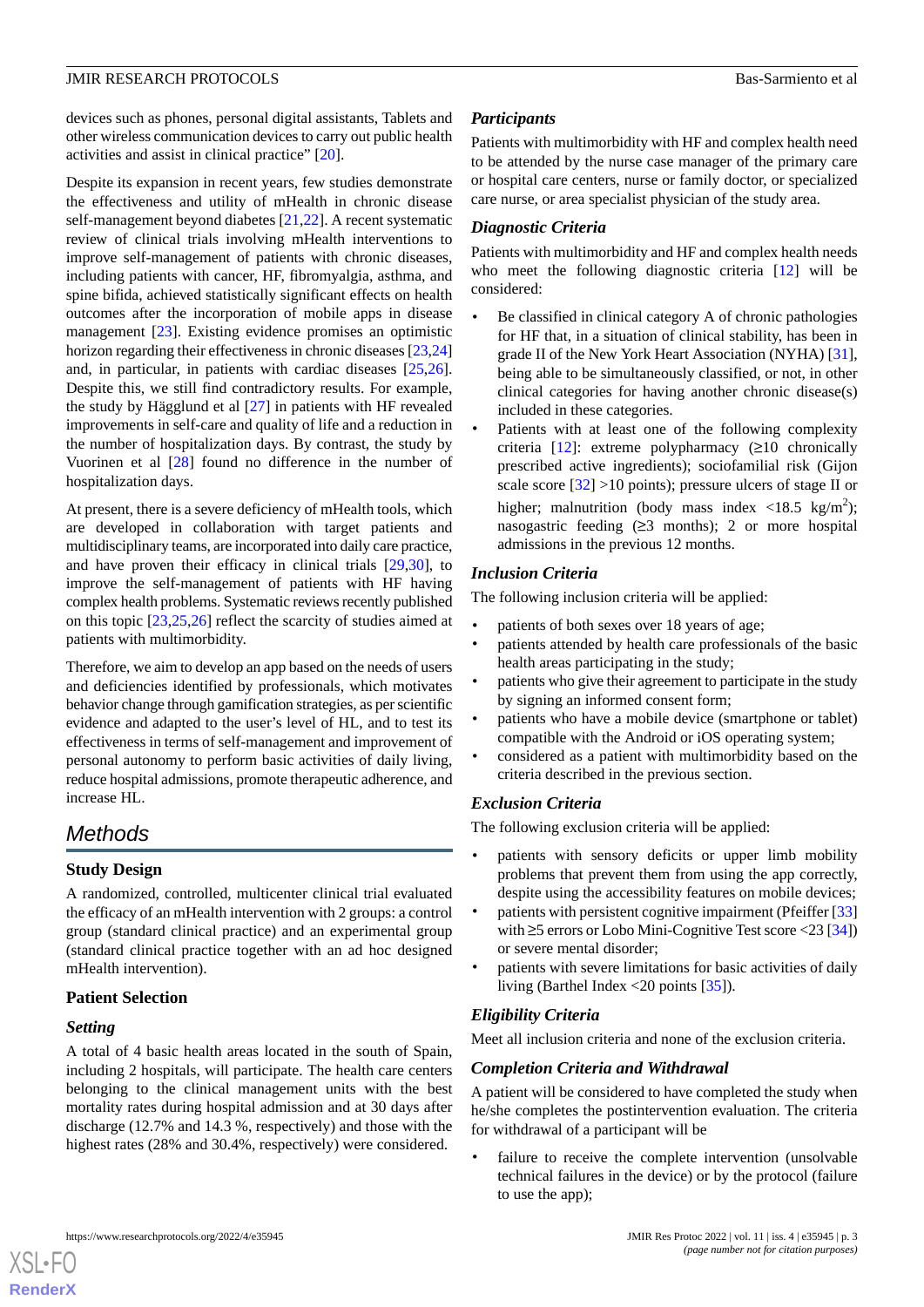- loss of compliance with the eligibility criteria during the study or withdrawal of consent to participate;
- inability to contact for follow-up.

#### *Sample Size*

The HL will be selected as the main outcome to evaluate the effectiveness. This outcome will be measured using the Spanish version of the 47-Item European Health Literacy Questionnaire (HLS-EU-Q47), which achieved a mean score of 32.88, over a possible range of 0 to 50 points, with an SD of 6.10 in the study setting [[36\]](#page-11-10). An increase of at least 10% in the score will be considered clinically relevant due to the mHealth intervention. Accepting an α risk of .05 and a β risk of .90 in a bilateral contrast, 118 participants were needed in every group. A loss to follow-up rate of 30% was considered. However, the calculation is based on a minimum reference of sample observations, so an effort will be made to recruit as many participants as possible to increase the precision of the estimates.

### **Intervention**

#### *Design of the mHealth App*

For the design of the mHealth app, the expert consensus and the modified Delphi will be used. The consensus conference will consist of 12 experts, with 2 representatives having each of the following profiles: (1) health care professional with experience (>5 years) in the care of patients with multimorbidity or HF; (2) university teaching and research staff with experience in research projects in the thematic areas addressed (HL; intervention programs, or patients with multimorbidity); (3) other professionals with experience in research, assistance, or care of patients with multimorbidity (social workers, psychologists, communication professionals); (4) computer engineers with experience in the design of information and communication technology tools; (5) representatives of associations of patients with chronic diseases; and (6) patients with multimorbidity and HF. The consensus sessions will incorporate the main agreements adopted regarding the contents of the intervention program, format, logistical coordination for the development of the program, and proposals for sustainability. Once consensus has been reached, the contents will be established together with the graphic script of the future tool. Delphi rounds will validate the content of the wireframes and the storyboard in terms of relevance (significance of the content for the objective of the intervention program) and appropriateness (content fit). The optimal size for a Delphi group is estimated to be between 6 (minimum) and 30

(maximum) [[37\]](#page-11-11). Considering the response/abandonment rate, we will try to tend to the maximum number of experts who will be different from those that participated in the consensus conference but will meet the same criteria. A 4-point Likert scale (1=no relevance/adequacy and 4=high relevance/adequacy) will be included with each content screen. The experts will be required to evaluate the content's relevance and appropriateness in each screen. The Content Validity Index (CVI) [[38\]](#page-11-12) of each screen will be calculated.

Similarly, the Adequacy Index (AI) will be analyzed. The relevance/appropriateness of the screens will be considered good if the CVI and AI are greater than or equal to 0.78 [[38\]](#page-11-12). Those screens that do not reach the preset value in the aforesaid indices will be reviewed and reformulated. Screens' content will also be modified based on the feedback collected and subjected to the same process described above until a final version is agreed upon. This prototype will be sent to a developer to create the mHealth tool under an agile approach. This process (designing, creating, and developing the mobile app) will take 18 months.

#### *Description of the Intervention*

The mHealth app aimed at empowering HL and self-management of the patients with multimorbidity with HF and complex health needs. It will be developed ad hoc based on the information obtained from the consensus sessions of experts (patients and professionals) and in accordance with the gamification methodology [[39\]](#page-11-13). Although the final choice of the content will depend on the resulting decisions of the experts, it is intended to offer information and resources to the patient according to the level of HL identified and considering the main actions recommended to be incorporated to improve the overall health outcomes of these patients [[12\]](#page-10-5). Thus, the participants in the experimental group will receive the mHealth app and will agree with the health care professional on 3 objectives related to the self-management of their disease, which they will have to achieve within a proposed period, being assisted by the mobile app, which will provide feedback and reinforcement in the achievement of these objectives. The stages and timing are described in [Table 1.](#page-4-0) The intervention carried out in the control group participants will be based on usual clinical practice. Like the experimental group, they will agree with the health professional on 3 objectives they will have to achieve within the proposed time frame. This process (evaluation of the efficacy of the mHealth intervention with 2 groups) will last 12 months.

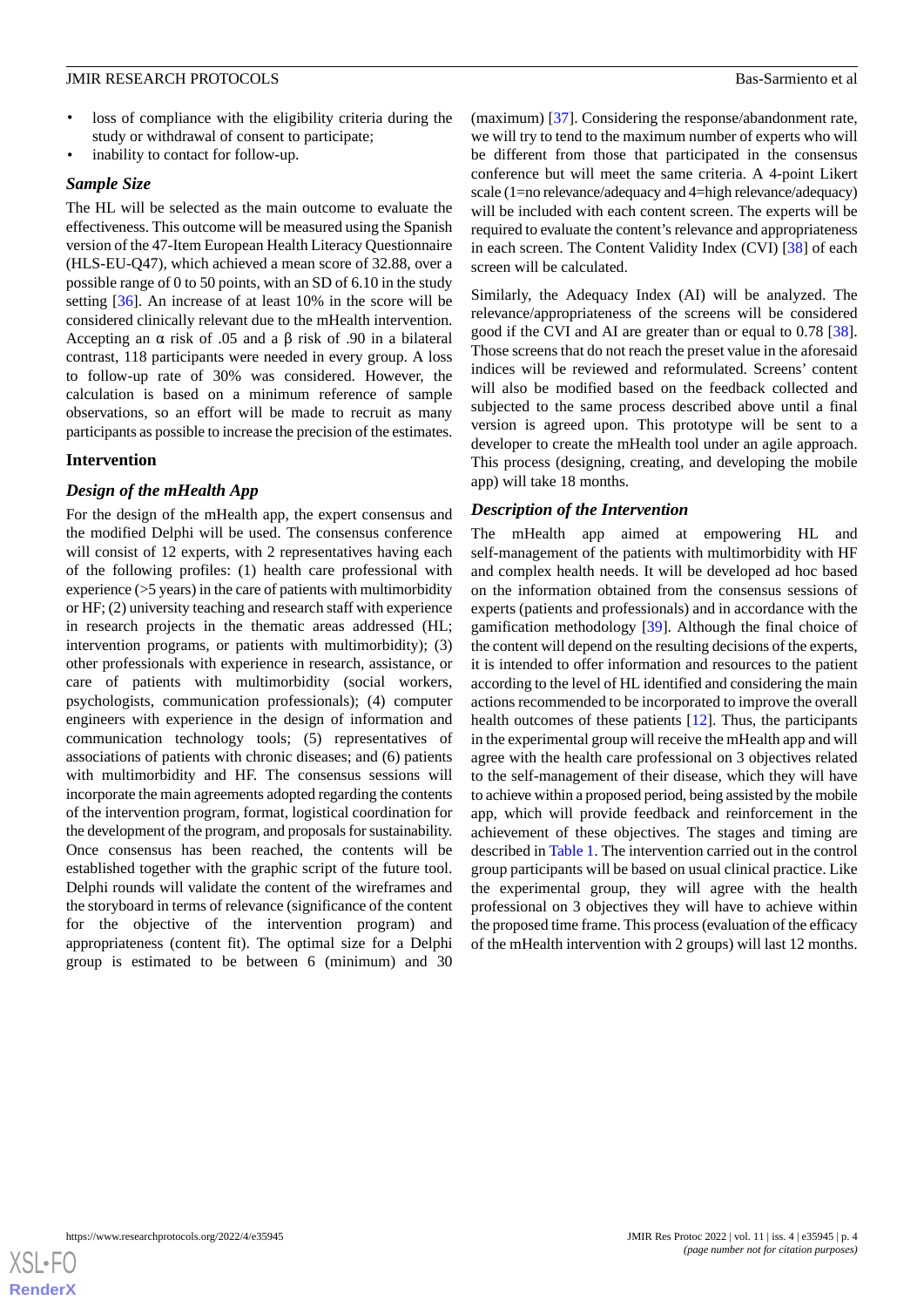<span id="page-4-0"></span>**Table 1.** Stages of intervention.

| Stage    | Description                                                                                                                                                                                                                                                                                                                                                                                                                                                                                           | Timing (months)                     |  |
|----------|-------------------------------------------------------------------------------------------------------------------------------------------------------------------------------------------------------------------------------------------------------------------------------------------------------------------------------------------------------------------------------------------------------------------------------------------------------------------------------------------------------|-------------------------------------|--|
| $\Omega$ | Detection of potential study participants. Presentation of the project and collection of<br>informed consent.                                                                                                                                                                                                                                                                                                                                                                                         | $\mathcal{A}$                       |  |
| 1        | Baseline data collection for both groups.                                                                                                                                                                                                                                                                                                                                                                                                                                                             |                                     |  |
| 2        | For both groups, the patient and the practitioner will agree on the first health goal. On $\checkmark$ $\checkmark$<br>an individual basis, the nurse will present the main aspects related to the use and man-<br>agement of the app to the members of the expert group. The patient's expectation of<br>self-efficacy in using the app will be assessed to prevent adherence problems concerning<br>the use of mobile health and difficulties in using the app (digital literacy) will be resolved. |                                     |  |
| 3        | The patient will come for a consultation to check compliance with the chosen objective.<br>If necessary, a simulation test will be performed to confirm that the challenge has been<br>met. At the end of this stage, the patient and the multidisciplinary team will agree on<br>the second objective.                                                                                                                                                                                               | / / / /                             |  |
| 4        | Check compliance with the second objective. Perform simulation test, if required. At<br>the end of this stage, the patient and the multidisciplinary team will agree on the third<br>objective.                                                                                                                                                                                                                                                                                                       | $\checkmark$                        |  |
| 5        | Check compliance with the third objective. Perform simulation test, if required.                                                                                                                                                                                                                                                                                                                                                                                                                      |                                     |  |
| 6        | Postintervention evaluation: all health objectives were achieved by the patient and<br>postintervention evaluation is performed                                                                                                                                                                                                                                                                                                                                                                       |                                     |  |
|          | Follow-up                                                                                                                                                                                                                                                                                                                                                                                                                                                                                             | At 12 months after the intervention |  |

<sup>a</sup>√: achievement record.

#### **Process**

#### *Assessment Eligibility*

The health care professionals participating in the study will verify that the patient meets the eligibility criteria by consulting the digital history and interviewing the patient.

#### *Randomization*

Block randomization has been considered. The total number of participants will be divided by the number of study centers in equal parts. The number assigned will be for each center and will be considered a block in terms of randomization. An external collaborator (blinded) will use a computer-generated randomization list to assign patients to the groups such that, in each block (center), 50% of the patients will go to the control group (usual clinical practice) and 50% to the intervention group (usual clinical practice and mHealth app). This information will be available only to the principal investigator.

#### *Masking*

Because of the characteristics of the study, it is not possible to blind it to the participants or to the researchers who will carry

out the intervention. However, it will be masked to the researchers who will perform the effectiveness evaluation and data analysis. For this purpose, the coding of the randomization variable will be hidden from them and will be guarded by a person outside the project selected by the principal investigator. In this way, it will not be possible to know which groups received the intervention until the analyses are completed.

#### *Sample Recruitment*

Contact with the participants will be established through consultations with the nurse case manager of the basic primary care team of each participating center or the consultations with the hospitals belonging to the scope of the study and patient associations. Once they have ensured that the patient meets the eligibility criteria, the patient will be invited to join the study.

#### **Evaluation of Effectiveness**

*Sample Characterization, Primary and Secondary Assessment Variables, and Data Source.*

See summary in [Tables 2](#page-5-0) and [3](#page-7-0).

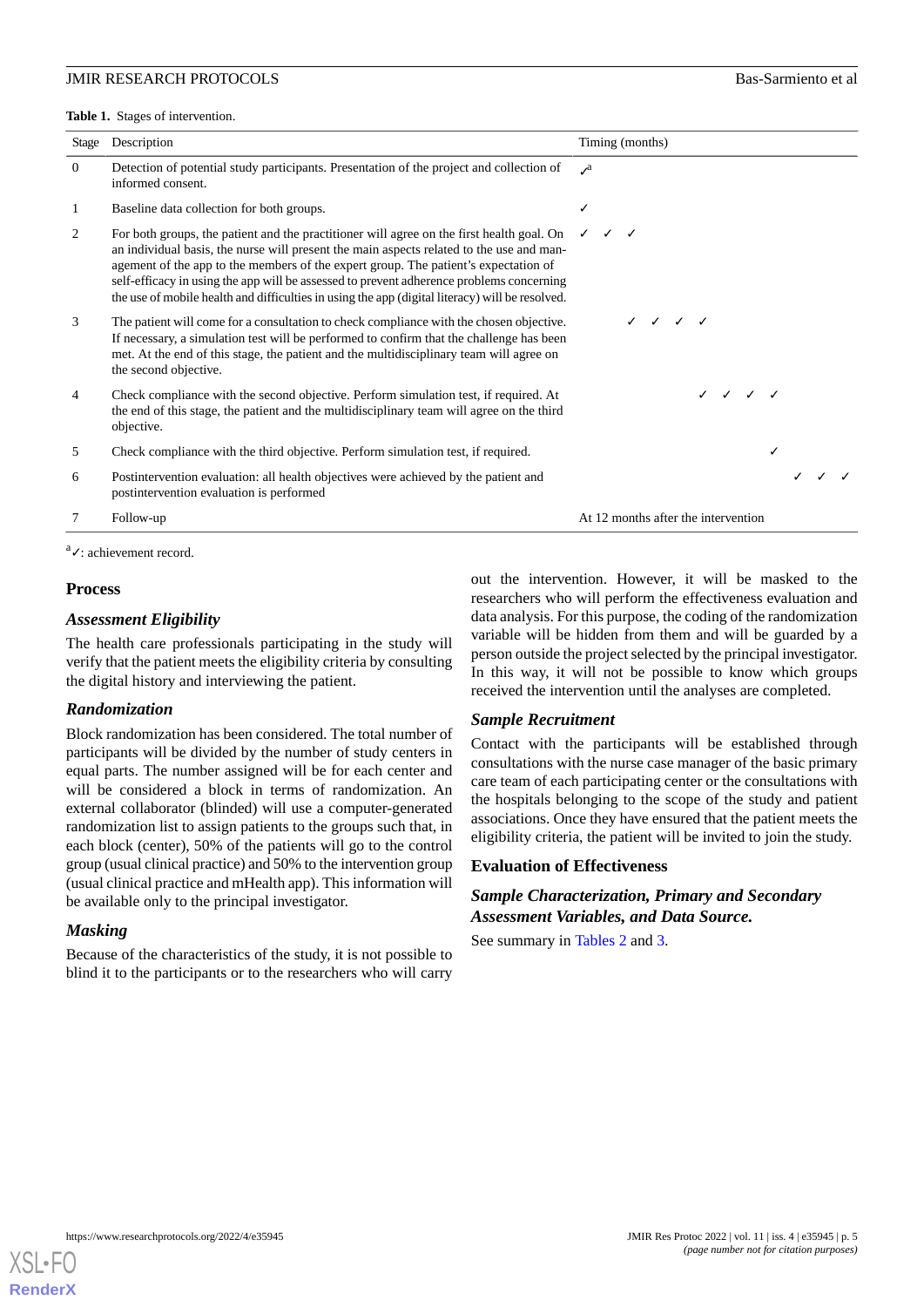<span id="page-5-0"></span>

| <b>Table 2.</b> Measurement, recording, and data source of variables of characterization. |
|-------------------------------------------------------------------------------------------|
|-------------------------------------------------------------------------------------------|

| Type of variable                   | Register rank/format                                                                                                                                                              | Measurement  | Source of data  |
|------------------------------------|-----------------------------------------------------------------------------------------------------------------------------------------------------------------------------------|--------------|-----------------|
| Characterization: sociodemographic |                                                                                                                                                                                   |              |                 |
| Sex                                | Male<br>Female                                                                                                                                                                    | Registration | Medical history |
| Age                                | 18-99<br>$\bullet$                                                                                                                                                                | Registration | Medical history |
| Marital status                     | Single<br>Married<br>Widower<br>Divorced/separated                                                                                                                                | Registration | Registration    |
| Nationality                        | Spanish<br>$\bullet$<br>European Union<br>Rest of Europe<br>$\bullet$<br>North America<br>$\bullet$<br>Latin America<br>$\bullet$<br>Africa<br>Asia<br>Other                      | Registration | Registration    |
| <b>Education</b> level             | No education<br>$\bullet$<br>Primary school<br>٠<br>Secondary school<br>$\bullet$<br>University degree<br>$\bullet$<br>Master's degree<br>Doctorate<br>$\bullet$                  | Registration | Registration    |
| Occupation                         | Employed<br>$\bullet$<br>Self-employed<br>٠<br>Unemployed<br>$\bullet$<br>Retired<br>$\bullet$<br>Permanently disabled<br>$\bullet$<br>Homemaker<br>$\bullet$<br>Student<br>Other | Registration | Registration    |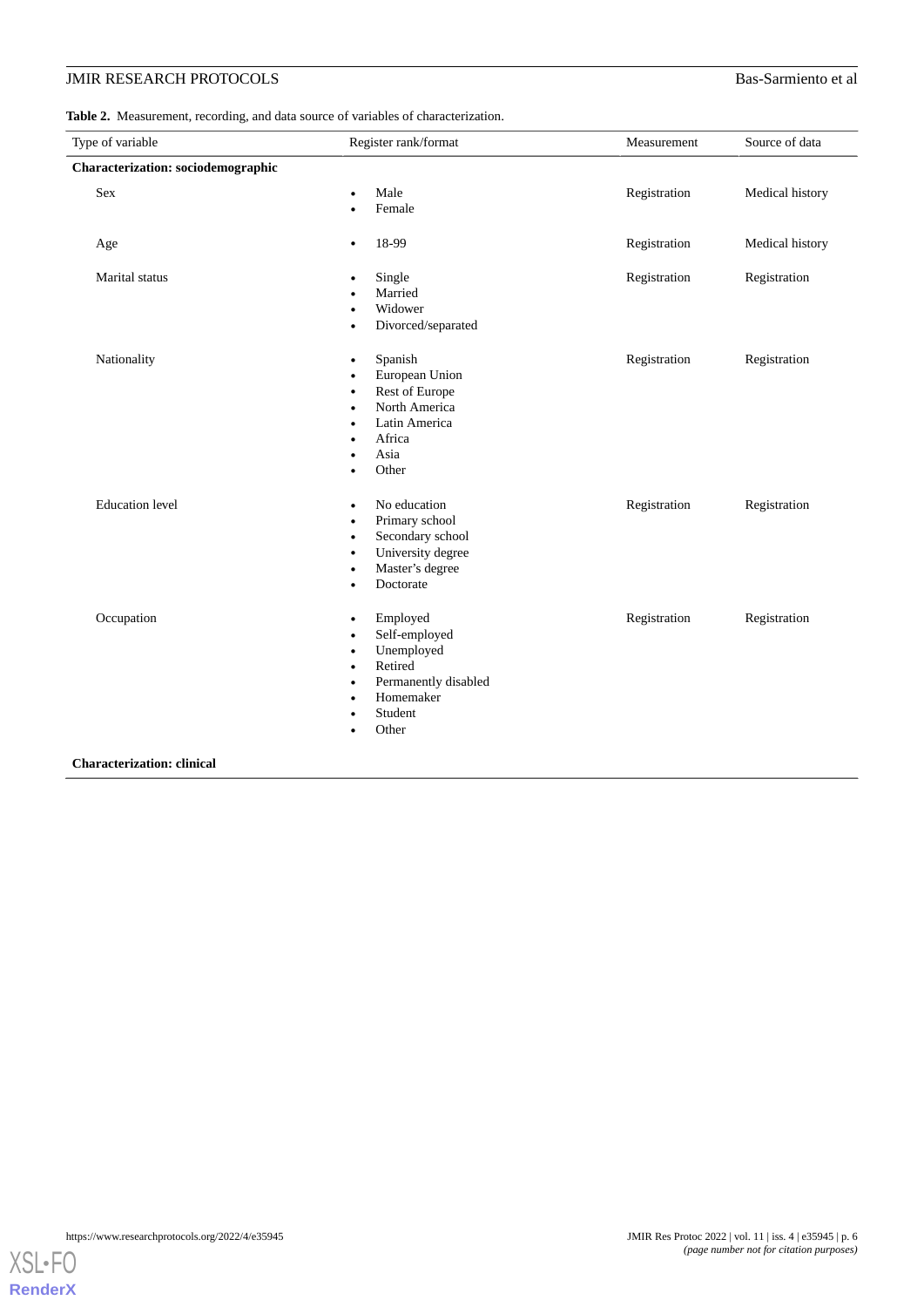| Type of variable                                                                                                                                                                       | Register rank/format                                                                                                                                                                                                                                                                                                                                                         | Measurement                                         | Source of data                  |
|----------------------------------------------------------------------------------------------------------------------------------------------------------------------------------------|------------------------------------------------------------------------------------------------------------------------------------------------------------------------------------------------------------------------------------------------------------------------------------------------------------------------------------------------------------------------------|-----------------------------------------------------|---------------------------------|
| Main diagnosis                                                                                                                                                                         | $ICD-9-CMa codes:$<br>$\bullet$<br>402.01<br>402.11<br>402.91<br>404.01<br>404.11<br>409.91<br>428.x                                                                                                                                                                                                                                                                         | Registration                                        | Medical history                 |
| Years since diagnosis                                                                                                                                                                  | $0-100$                                                                                                                                                                                                                                                                                                                                                                      | Registration                                        | Medical history                 |
| Other secondary chronic pathologies                                                                                                                                                    | ICD-9-CM codes                                                                                                                                                                                                                                                                                                                                                               | Registration                                        | Medical history                 |
| HF <sup>b</sup> signs/symptoms (dyspnea, orthopnea, fa-<br>tigue, edema, oliguria, paroxysmal nocturnal<br>dyspnea, high venous pressure, crackles R3/R4,<br>murmurs and hepatomegaly) | Yes<br>No                                                                                                                                                                                                                                                                                                                                                                    | Registration or explo-<br>ration or anamnesis       | Medical history                 |
| Cardiovascular risk factors (smoking, diabetes •<br>mellitus II, obesity [weight/BMI], hyperten-<br>sion, previous heart disease, dyslipidemia)                                        | Yes<br>N <sub>o</sub>                                                                                                                                                                                                                                                                                                                                                        | Registration or explo-<br>ration or anamnesis       | Medical history                 |
| HF functional classification (establishes the<br>functional severity of HF based on stress toler-<br>ance)                                                                             | I: No limitation. Regular physical activity does<br>$\bullet$<br>not cause dyspnea, fatigue, or palpitations.<br>II: Slight limitation. Usual physical activity<br>$\bullet$<br>causes dyspnea, fatigue, or palpitations.<br>III: Marked limitation (minor activities cause<br>$\bullet$<br>symptoms).<br>IV: Inability to perform any activity. Symp-<br>toms even at rest. | NYHA <sup>c</sup> Functional<br>Classification [31] | Registration medical<br>history |

a ICD-9-CM: International Classification of Diseases, 9th revision, Clinical Modification.

<sup>b</sup>HF: heart failure.

<sup>c</sup>NYHA: New York Heart Association.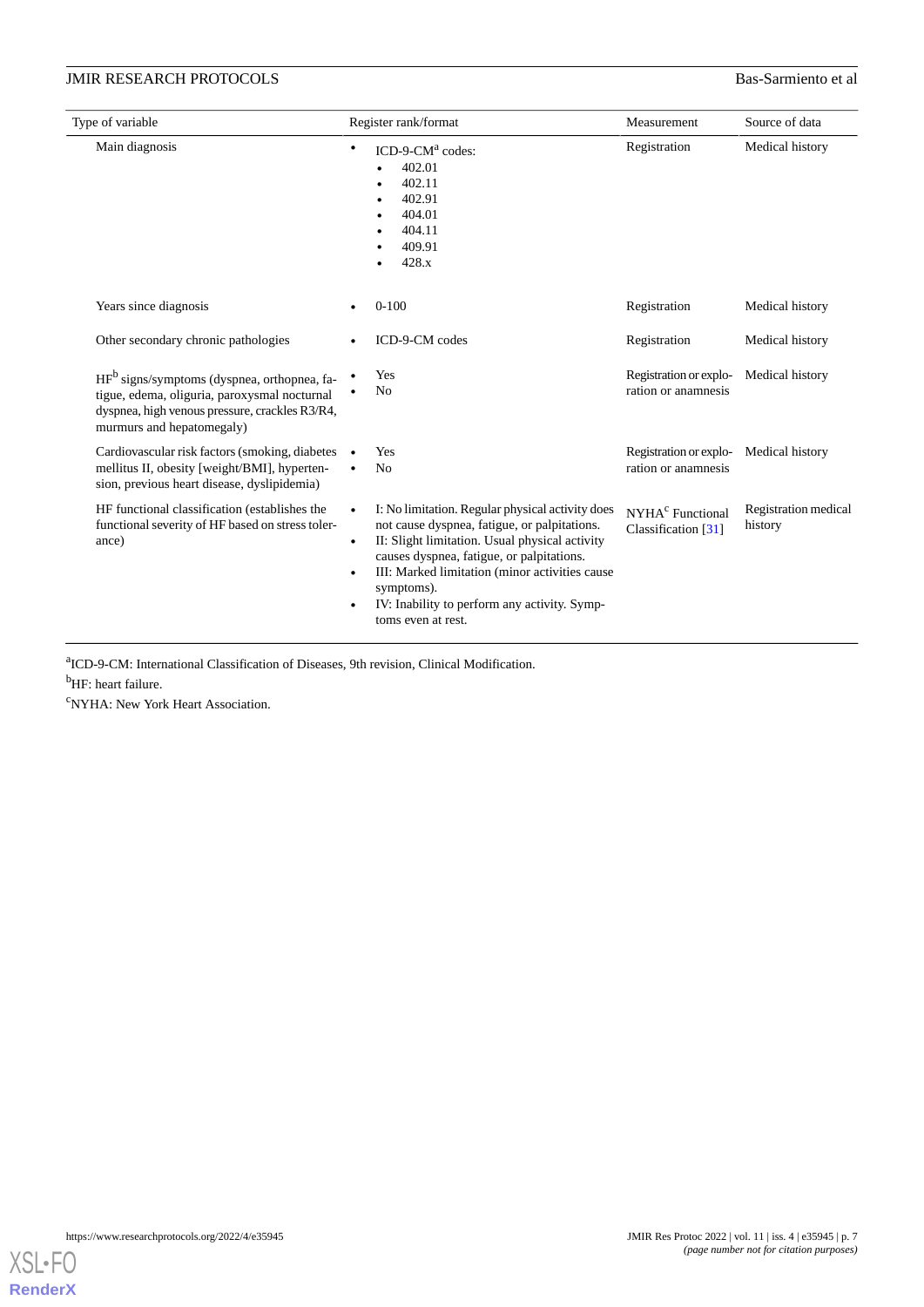<span id="page-7-0"></span>**Table 3.** Measurement, recording, and data source of variables of main and secondary responses.

| Type of variable                                          | Register rank/format | Measurement                                                        | Source of data                                |  |  |  |
|-----------------------------------------------------------|----------------------|--------------------------------------------------------------------|-----------------------------------------------|--|--|--|
| Of main response                                          |                      |                                                                    |                                               |  |  |  |
| Health literacy                                           | 0/50                 | HLS-EU-Q47 <sup>a</sup> [36]                                       | Registration<br>$\bullet$                     |  |  |  |
|                                                           | 1-5/indicator        | NOC <sup>b</sup> code: 2015 [29]<br>٠                              | Nursing record<br>$\bullet$                   |  |  |  |
| Self-management                                           | 1-5/indicator        | NOC codes: 3102; 1803;<br>1830 [9,40]                              | Nursing record<br>$\bullet$                   |  |  |  |
|                                                           | $12 - 60$            | European Heart Failure<br>Self-Care Behavior Scale<br>[41]         | Nursing record                                |  |  |  |
| Number of readmissions 1m;12m                             | $0-99$               | Registration                                                       | Registration medical<br>$\bullet$<br>history  |  |  |  |
| <b>Secondary response</b>                                 |                      |                                                                    |                                               |  |  |  |
| Personal autonomy basic activities of daily living        | $0-100$              | Barthel Index [35]                                                 | Registration<br>$\bullet$                     |  |  |  |
| Personal autonomy instrumental activities of daily living | $0 - 8$<br>$\bullet$ | Lawton-Brody Index [42]                                            | Registration<br>$\bullet$                     |  |  |  |
| Therapeutic adherence                                     | $0 - 4$              | Morisky-Green Adaptation •<br>Questionnaire [43] and<br>Recipe XXI | Registration                                  |  |  |  |
| Vital forecast                                            | $0 - 30$             | PROFUND Index [44]                                                 | Registration<br>$\bullet$                     |  |  |  |
| Satisfaction with service                                 | $0-10$               | <b>Satisfaction Scale</b>                                          | Nursing record                                |  |  |  |
| Mobile health device satisfaction                         | $1 - 5$              | <b>Satisfaction Scale</b>                                          | Built-in mobile health<br>device registration |  |  |  |

<sup>a</sup>HLS-EU-Q47: 47-item European Health Literacy Questionnaire.

<sup>b</sup>NOC: Nursing Outcomes Classification.

#### *Security Variables*

No adverse effects of patients' exposure in the experimental group were considered, so no safety variables were included in the study.

#### *Data Collection and Custody*

Participating nurses and physicians will be responsible for data recording during all stages of the intervention (before training) and the collection and custody of informed consent ([Multimedia](#page-9-6) [Appendix 1](#page-9-6)). A password-coded data file will be created for researchers for the collection of a case. The necessary technical and logistical means will be established to ensure that the processing, communication, and transfer of personal data of all participants comply with the provisions of Organic Law 15/1999 of December 13 to protect personal data [[45\]](#page-11-19).

#### **Data Analysis: Data Encoding**

A data matrix will be created, and data will be processed statistically using SPSS, version 22 (IBM). Statistical significance will be set at 95% ( $\alpha$ =.05).

A uni-bivariate descriptive analysis will be performed to determine the sample distribution for each of the variables studied, both for the total sample and for each group. The

[XSL](http://www.w3.org/Style/XSL)•FO **[RenderX](http://www.renderx.com/)**

characterization variables will be summarized using descriptive statistics, expressing qualitative variables in terms of frequency and percentages and quantitative variables in terms of mean and SD.

Before the analysis, the normality of the variables will be evaluated using the Kolmogorov-Smirnov and Shapiro-Wilk tests. Baseline differences in the variables related to the sample profile between the intervention and control groups will be compared using the Student *t* test when these are normally distributed and the nonparametric Mann-Whitney *U* test in case they are not. Differences between dichotomous qualitative variables will be established using the chi-square test or Fisher statistic when appropriate.

A contrast of means will be applied to test the efficacy of the intervention in terms of the normality distribution of the variables. The results will be analyzed using the nonparametric Wilcoxon signed-rank test, which will allow us to check if there are differences between 2 populations from 2 dependent or related samples, or the Student *t* test for normally distributed samples. For independent samples, the nonparametric Mann-Whitney *U* test will be used.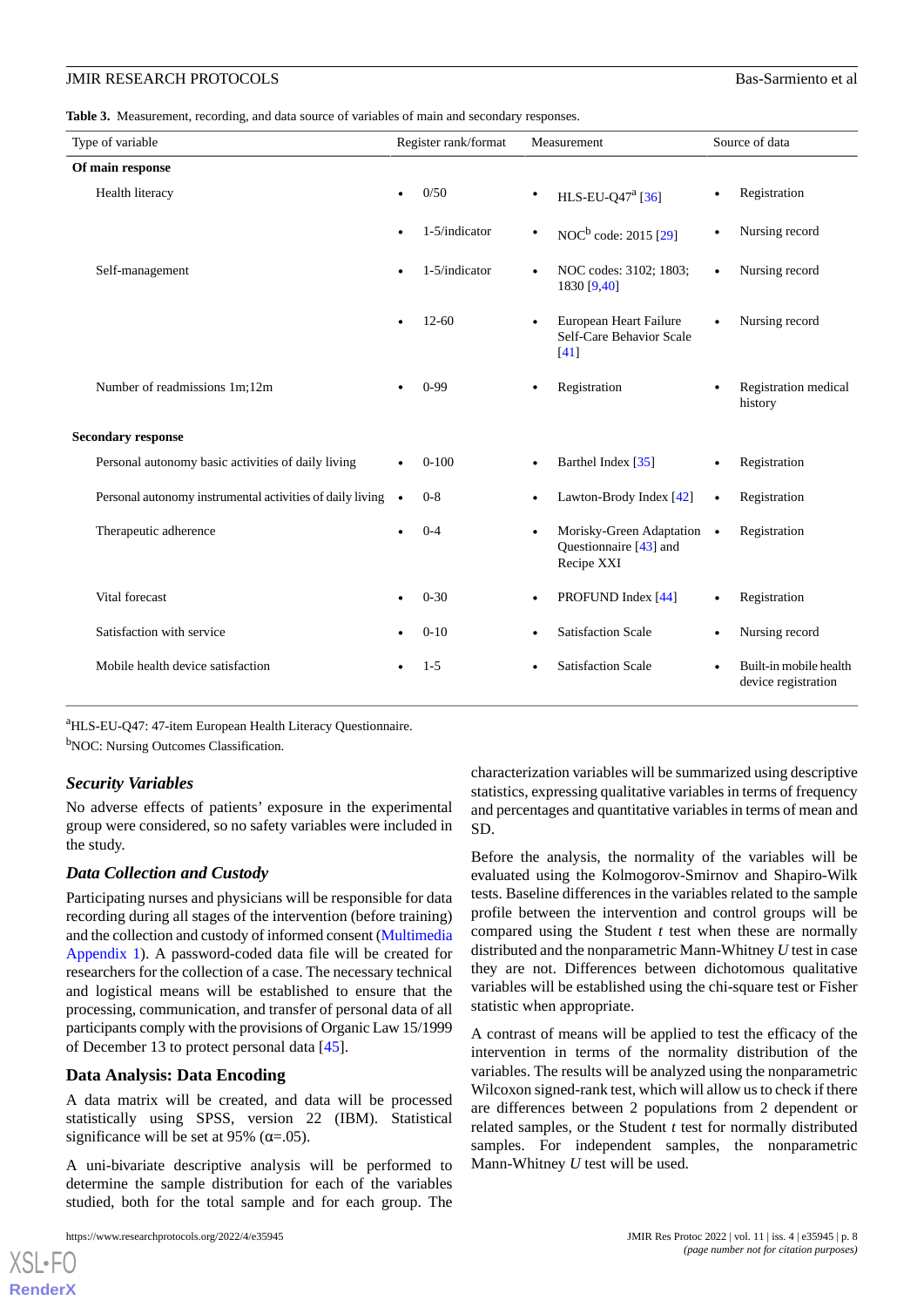The strength of the relationship between continuous data will be determined from the Pearson or Spearman correlation. The intraclass correlation coefficient will be used if it is necessary to measure concordance between measurements at different times of the study. To identify sociodemographic and clinical characterization variables (independent variables) related to the intervention and the different response variables (dependent variables), multivariate, linear, logistic, or Cox proportional analyses will be performed, as appropriate for each response variable.

#### **Ethics and Dissemination**

This study has been approved by the Cadiz Research Ethics Committee. The aim of the study and the anonymity of participants, as well as the voluntary nature of participation, will be explained before the participants start and their informed consent will be requested. The participants will also be informed that the data obtained would be used for research purposes only. Findings from this study will be disseminated through peer-reviewed scientific journals and at key national and international scientific events. The study was registered in ClinicalTrials.gov (trial registration number: NCT04725526) on January 26, 2021.

#### **Public/Patient Involvement Statement**

Neither the patients nor the general public were involved in the design, or conduct, or reporting, or dissemination plans of the study.

## *Results*

The content validation to develop the mobile app was completed in 2021. To optimize material and human resources, the research team has been divided into 6 working subgroups that correspond to the main areas of action for patients with multimorbidity with HF: (1) physical exercise and cardiac rehabilitation, (2) nutrition, (3) medication and therapeutic adherence, (4) warning signs and symptoms, (5) self-care/self-management (which includes the elimination of toxic habits), and (6) emotional management.

Throughout the first year of the project, comprehensive/systematic bibliographic reviews of the scientific evidence on mHealth interventions (by the thematic areas described above) aimed at improving the evolution/care of patients with multimorbidity with HF have been carried out.

Individualized telephone interviews with patients were conducted to obtain information on their opinions, needs, and experiences about the disease management. This information has been incorporated into the objectives/contents of the mHealth app. Based on these data, an expert consensus (professionals and patients) has been conducted to establish the contents and structure of the mobile app to proceed with the content validation and its beta version.

The results of the primary and secondary variables recorded in the experimental group (health literacy, number of readmissions, self-management, therapeutic adherence, general satisfaction, and performance in activities of daily living) will improve and there will be significant differences with the control group. The findings will be disseminated to stakeholders using various

[XSL](http://www.w3.org/Style/XSL)•FO **[RenderX](http://www.renderx.com/)** methods, including peer-reviewed journals, academic conferences, and other verbal and digital communication channels. In relation to the patentability of project results, the resulting mHealth app will be registered as an intellectual property.

## *Discussion*

#### **Study Summary**

To our knowledge, this is the first study to develop a protocol for a randomized controlled trial of an mHealth intervention to improve HL and self-management in patients with multimorbidity with HF and complex health needs that is based on patients' perceived needs. The content of the intervention has already been validated.

We will investigate the efficacy, effectiveness, and usability of the proposed intervention in patients with multimorbidity and HF. The experimental group will use the app, hoping that the results of the primary and secondary variables recorded will improve and that significant differences will become evident after use and after comparison with the control group.

It is expected that the intervention developed will be effective and, therefore, improve the level of HL, self-management and therapeutic adherence, reduce the number of admissions per year due to decompensation, and that the incidence rates of HF mortality (adjusted for age, sex, and risk) or 30-day postdischarge mortality of the experimental group under study will be lower than that of the control group.

#### **Limitations**

This study has some limitations that should be acknowledged. The lack of adequate mobile devices or the sensory or cognitive deficits of the target population is taken into account. Likewise, their digital illiteracy could be another limitation. Therefore, and being aware of the population group, digital training is contemplated. As for cognitive impairment, the usual caregiver is included in the intervention.

When evaluating the effectiveness of the intervention, we can find the influence of the variable "time of use of the app" (a record of access to the app will be obtained and monitored).

Finally, we must be aware of the possible loss of participants due to their clinical characteristics. Therefore, when determining the sample size, a loss rate of 30% has been taken into account. The aim is to obtain as many participants as possible to increase the precision of the estimates.

#### **Strengths**

With the aim of overcoming the aforementioned limitations, a qualitative analysis of the risks has been carried out and has been prioritized according to the factor of exposure and urgency.

Randomized controlled trials are considered the "gold standard for assessing efficacy in clinical research and constitute evidence for treatment" [\[46](#page-11-20)]. By adopting such a trial and ensuring internal and external validity, we maximized the robustness of our study.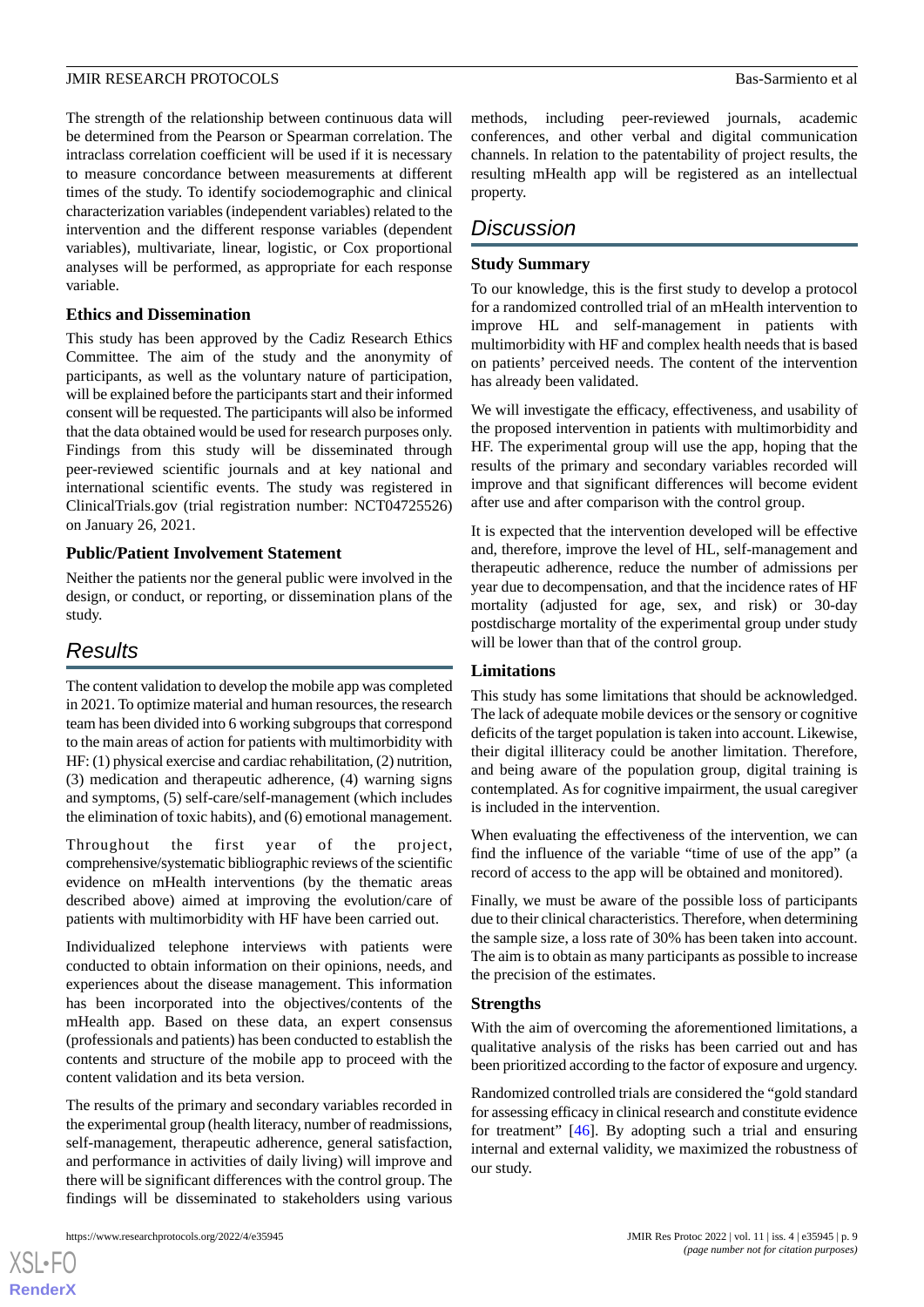In addition, the multidisciplinary nature of this project is evident in the composition of the research team (psychologist, nurses, physicians, computer engineers), in the incorporation of professionals and patients for its development, and in the association of the 2 public organizations involved in it.

Finally, the cross-cutting nature of this project is reflected in the consideration of the different dimensions of health and the different levels of health care (primary and hospital care). By contrast, the main variable of this project (HL) has a cross-cutting nature as it has been recognized as a basic social determinant for improving health outcomes.

### **Conclusions**

The results of this intervention support the coordinated work between hospital care and primary care, which will have an impact on the improvement of health care and management, thus favoring the continuity of care and the reduction of hospital readmissions in this population.

The incorporation of the mobile app developed will optimize the work performed by professionals while increasing patients' HL and reducing the number of consultations requested and, ultimately, health care costs.

This study can serve as a starting point for developing other mHealth interventions in other pathologies and for their generalization to other contexts.

#### **Acknowledgments**

This study has received financial support from The Institute of Research and Innovation in Biomedical Sciences of the Province of Cadiz. The initial protocol has undergone peer review by the funding body. The funding body supervises the conduct of the overall project but is not involved in any operations. The authors are responsible for the execution, content, and results of the materials. The ASyAG\_PPIC Team (Institute of Research and Innovation in Biomedical Sciences of the Province of Cádiz [INiBICA], University of Cádiz, Cádiz, Spain) consist of: José María Cano-Guerrero; Inés Carmona-Barrientos; María Ángeles Carrasco-Bernal; Mónica Casado-Daza; Cristina Castro-Yuste; José Crespo-Piñero; Magdalena Cuenca-García; Ignacio DelARco-Herrera; Pedro Díaz-deSouza; Mercedes Díaz-Rodríguez; María Falcón-Romero; Jorge del Rosario Fernández-Santos; Laura Gallardo-Amaro; María Paz Gómez-Jiménez; Gloria González-Medina; Eulalia Hernández-Encuentra; Luis Javier Moreno-Corral; Petronila Oliva-Ruiz; Francisco Javier Ordoñez-Muñoz; Ceferino Prieto-García; Inmaculada Ramón-Macías; Manuel Rosety-Rodríguez; Víctor Segura-Jiménez; María Jesús Viñolo-Gil; Juan Carlos Paramio-Cuevas; Mercedes Ruiz-Carreira; Eduardo Sánchez-Sánchez; Alezandra Torres-Castaño; Javier María Yagüe-Sánchez.

#### <span id="page-9-6"></span>**Conflicts of Interest**

None declared.

## **Multimedia Appendix 1**

Informed consent. [[DOCX File , 20 KB](https://jmir.org/api/download?alt_name=resprot_v11i4e35945_app1.docx&filename=9940ff66e14c66e5c67d769324fe1f46.docx)-[Multimedia Appendix 1\]](https://jmir.org/api/download?alt_name=resprot_v11i4e35945_app1.docx&filename=9940ff66e14c66e5c67d769324fe1f46.docx)

## **Multimedia Appendix 2**

<span id="page-9-0"></span>Peer-Review report from El Instituto de Investigación e Innovación en Ciencias Biomédicas de la Provincia de Cádiz (INiBICA) - Fundación Biomédica Cádiz - Proyectos Investigacion Innovacion (Cádiz, Spain). [[PDF File \(Adobe PDF File\), 44 KB](https://jmir.org/api/download?alt_name=resprot_v11i4e35945_app2.pdf&filename=904b6617134250c291a5b8d032dafbb7.pdf)-[Multimedia Appendix 2\]](https://jmir.org/api/download?alt_name=resprot_v11i4e35945_app2.pdf&filename=904b6617134250c291a5b8d032dafbb7.pdf)

#### <span id="page-9-1"></span>**References**

- <span id="page-9-2"></span>1. Román P, Ruiz-Cantero A. Polypathology, an emerging phenomenon and a challenge for healthcare systems. Rev Clin Esp (Barc) 2017 May;217(4):229-237. [doi: [10.1016/j.rce.2017.01.007\]](http://dx.doi.org/10.1016/j.rce.2017.01.007) [Medline: [28245907](http://www.ncbi.nlm.nih.gov/entrez/query.fcgi?cmd=Retrieve&db=PubMed&list_uids=28245907&dopt=Abstract)]
- <span id="page-9-3"></span>2. Sociedad Española de Cardiología. La mortalidad por insuficiencia cardiaca presenta diferencias de hasta el doble entre CCAA. Sociedad Española de Cardiología. URL: [https://secardiologia.es/comunicacion/notas-de-prensa/notas-de-prensa-sec/](https://secardiologia.es/comunicacion/notas-de-prensa/notas-de-prensa-sec/11921-la-mortalidad-por-insuficiencia-cardiaca-presenta-diferencias-de-hasta-el-doble-entre-ccaa) [11921-la-mortalidad-por-insuficiencia-cardiaca-presenta-diferencias-de-hasta-el-doble-entre-ccaa](https://secardiologia.es/comunicacion/notas-de-prensa/notas-de-prensa-sec/11921-la-mortalidad-por-insuficiencia-cardiaca-presenta-diferencias-de-hasta-el-doble-entre-ccaa) [accessed 2021-05-05]
- <span id="page-9-5"></span><span id="page-9-4"></span>3. Alwan A. Informe sobre la situación mundial de las enfermedades no trasmisibles 2010. Resumen de orientación. Gobierno de Canarias. Geneva, Switzerland: World Health Organization; 2011. URL: [https://www3.gobiernodecanarias.org/sanidad/](https://www3.gobiernodecanarias.org/sanidad/scs/content/076f1a65-1c27-11e2-afb1-b9b294c3b92c/OMS_2011_Resumen.pdf) [scs/content/076f1a65-1c27-11e2-afb1-b9b294c3b92c/OMS\\_2011\\_Resumen.pdf](https://www3.gobiernodecanarias.org/sanidad/scs/content/076f1a65-1c27-11e2-afb1-b9b294c3b92c/OMS_2011_Resumen.pdf) [accessed 2021-05-05]
- 4. World Health Organization. Preventing Chronic Diseases: A Vital Investment. Geneva, Switzerland: World Health Organization; 2005.
- 5. Innovative approaches for chronic diseases in public health and healthcare systems. Council of the European Union. 2010. URL: [https://www.consilium.europa.eu/uedocs/cms\\_Data/docs/pressdata/en/lsa/118282.pdf](https://www.consilium.europa.eu/uedocs/cms_Data/docs/pressdata/en/lsa/118282.pdf) [accessed 2021-05-05]
- 6. Virani SS, Alonso A, Aparicio HJ, Benjamin EJ, Bittencourt MS, Callaway CW, American Heart Association Council on Epidemiology and Prevention Statistics Committee and Stroke Statistics Subcommittee. Heart Disease and Stroke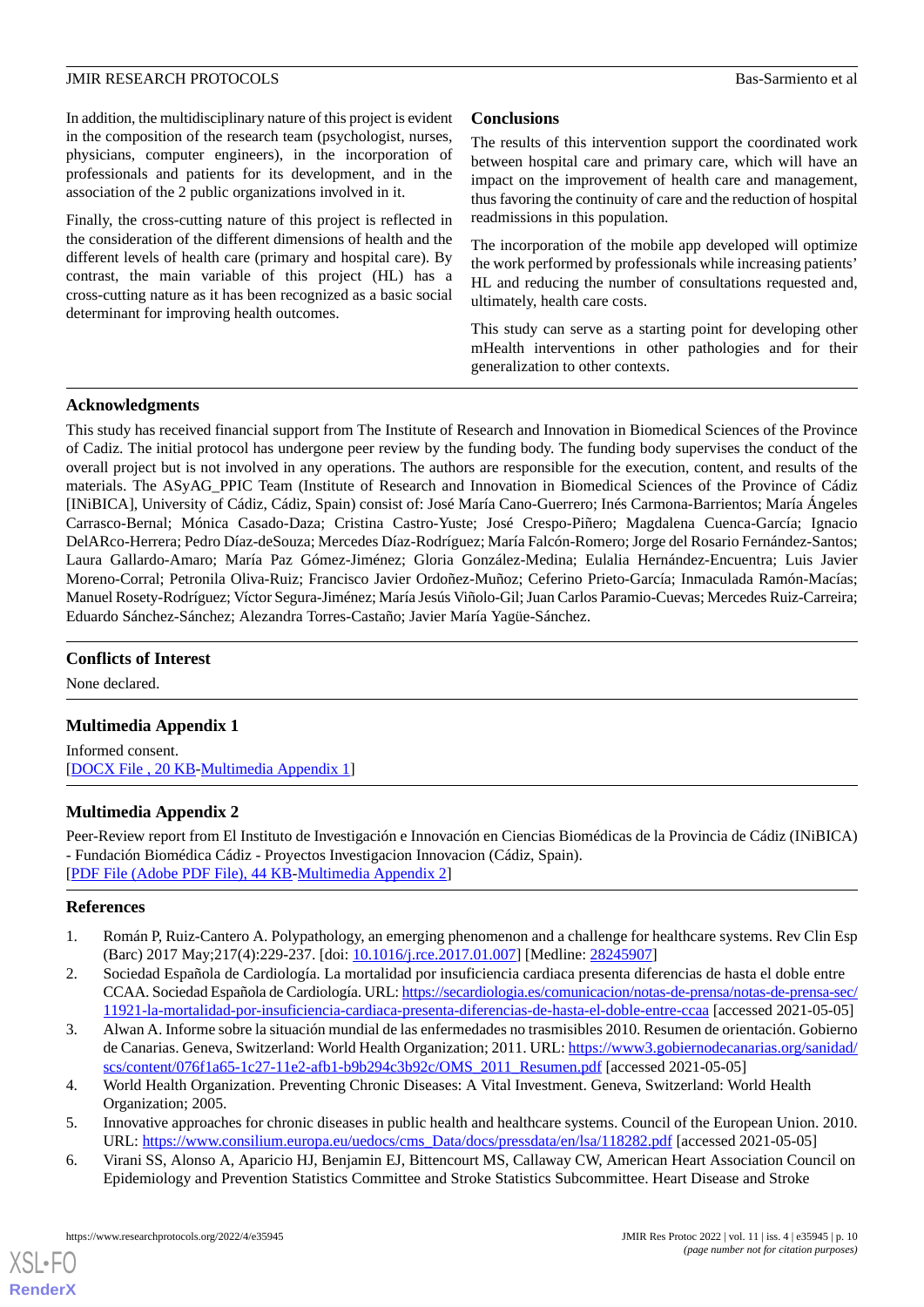Statistics-2021 Update: A Report From the American Heart Association. Circulation 2021 Feb 23;143(8):e254-e743. [doi: [10.1161/CIR.0000000000000950\]](http://dx.doi.org/10.1161/CIR.0000000000000950) [Medline: [33501848\]](http://www.ncbi.nlm.nih.gov/entrez/query.fcgi?cmd=Retrieve&db=PubMed&list_uids=33501848&dopt=Abstract)

- <span id="page-10-0"></span>7. Virani S, Alonso A, Aparicio H, Benjamin E, Bittencourt M, Callaway C. Heart disease and stroke statistical-2021 update: a report from the American Heart Association. What´s new this year? Go Red for Women. Dallas, TX: American Heart Association; 2021. URL: [https://www.goredforwomen.org/-/media/phd-files-2/science-news/2/](https://www.goredforwomen.org/-/media/phd-files-2/science-news/2/2021-heart-and-stroke-stat-update/2021_heart_disease_and_stroke_statistics_update_whats_new.pdf?la=en) [2021-heart-and-stroke-stat-update/2021\\_heart\\_disease\\_and\\_stroke\\_statistics\\_update\\_whats\\_new.pdf?la=en](https://www.goredforwomen.org/-/media/phd-files-2/science-news/2/2021-heart-and-stroke-stat-update/2021_heart_disease_and_stroke_statistics_update_whats_new.pdf?la=en) [accessed 2021-05-05]
- <span id="page-10-1"></span>8. Salvadó-Hernández C, Cosculluela-Torres P, Blanes-Monllor C, Parellada-Esquius N, Méndez-Galeano C, Maroto-Villanova N, en representación del grupo de investigación del proyecto COIB 5367-11. [Heart failure in primary care: Attitudes, knowledge and self-care]. Aten Primaria 2018 Apr;50(4):213-221 [[FREE Full text](https://linkinghub.elsevier.com/retrieve/pii/S0212-6567(16)30465-6)] [doi: [10.1016/j.aprim.2017.03.008\]](http://dx.doi.org/10.1016/j.aprim.2017.03.008) [Medline: [28652033](http://www.ncbi.nlm.nih.gov/entrez/query.fcgi?cmd=Retrieve&db=PubMed&list_uids=28652033&dopt=Abstract)]
- <span id="page-10-3"></span><span id="page-10-2"></span>9. Vázquez-García R. Insuficiencia cardíaca: proceso asistencial integrado (2nd ed). Junta de Andalucía. Sevilla, Spain: Consejería de Salud y Bienestar Social; 2012. URL: [https://www.juntadeandalucia.es/export/drupaljda/](https://www.juntadeandalucia.es/export/drupaljda/salud_5af19570863eb_insuficiencia_cardiaca_2e.pdf) [salud\\_5af19570863eb\\_insuficiencia\\_cardiaca\\_2e.pdf](https://www.juntadeandalucia.es/export/drupaljda/salud_5af19570863eb_insuficiencia_cardiaca_2e.pdf) [accessed 2020-02-01]
- <span id="page-10-4"></span>10. Barnett K, Mercer SW, Norbury M, Watt G, Wyke S, Guthrie B. Epidemiology of multimorbidity and implications for health care, research, and medical education: a cross-sectional study. Lancet 2012 Jul 7;380(9836):37-43 [\[FREE Full text](http://linkinghub.elsevier.com/retrieve/pii/S0140-6736(12)60240-2)] [doi: [10.1016/S0140-6736\(12\)60240-2](http://dx.doi.org/10.1016/S0140-6736(12)60240-2)] [Medline: [22579043\]](http://www.ncbi.nlm.nih.gov/entrez/query.fcgi?cmd=Retrieve&db=PubMed&list_uids=22579043&dopt=Abstract)
- <span id="page-10-5"></span>11. Bernabeu-Wittel M, Barón-Franco B, Nieto-Martín D, Moreno-Gaviño L, Ramírez-Duque N, Ollero-Baturone M. Prognostic stratification and healthcare approach in patients with multiple pathologies. Rev Clin Esp (Barc) 2017 Oct;217(7):410-419. [doi: [10.1016/j.rce.2017.01.011](http://dx.doi.org/10.1016/j.rce.2017.01.011)] [Medline: [28318522\]](http://www.ncbi.nlm.nih.gov/entrez/query.fcgi?cmd=Retrieve&db=PubMed&list_uids=28318522&dopt=Abstract)
- <span id="page-10-6"></span>12. Ollero-Baturone M, Bernabeu-Wittel M, Espinosa J. Atención a pacientes pluripatológicos: proceso asistencial integrado (3rd ed). Sevilla, Spain: Consejería de Salud; 2018. URL: [https://www.juntadeandalucia.es/export/drupaljda/](https://www.juntadeandalucia.es/export/drupaljda/salud_5af1956d9925c_atencion_pacientes_pluripatologicos_2018.pdf) salud 5af1956d9925c atencion pacientes pluripatologicos 2018.pdf [accessed 2020-02-01]
- <span id="page-10-7"></span>13. Sørensen K, Van de Brock S, Fullam J, Doyle G, Pelikan J, Slonska Z, et al. Health literacy and public health: a systematic review and integration of definitions and models. BMC Public Health 2012;12:80 [\[FREE Full text\]](http://www.biomedcentral.com/1471-2458/12/80) [doi: [10.1186/1471-2458-12-80\]](http://dx.doi.org/10.1186/1471-2458-12-80) [Medline: [22276600\]](http://www.ncbi.nlm.nih.gov/entrez/query.fcgi?cmd=Retrieve&db=PubMed&list_uids=22276600&dopt=Abstract)
- <span id="page-10-9"></span><span id="page-10-8"></span>14. Nielsen SS, Krasnik A. Poorer self-perceived health among migrants and ethnic minorities versus the majority population in Europe: a systematic review. Int J Public Health 2010 Oct;55(5):357-371. [doi: [10.1007/s00038-010-0145-4\]](http://dx.doi.org/10.1007/s00038-010-0145-4) [Medline: [20437193](http://www.ncbi.nlm.nih.gov/entrez/query.fcgi?cmd=Retrieve&db=PubMed&list_uids=20437193&dopt=Abstract)]
- <span id="page-10-10"></span>15. Berkman ND, Sheridan SL, Donahue KE, Halpern DJ, Viera A, Crotty K, et al. Health literacy interventions and outcomes: an updated systematic review. Evid Rep Technol Assess (Full Rep) 2011 Mar(199):1-941. [Medline: [23126607](http://www.ncbi.nlm.nih.gov/entrez/query.fcgi?cmd=Retrieve&db=PubMed&list_uids=23126607&dopt=Abstract)]
- <span id="page-10-11"></span>16. Rudd RE, Groene OR, Navarro-Rubio MD. On health literacy and health outcomes: Background, impact, and future directions. Revista de Calidad Asistencial 2013 May;28(3):188-192. [doi: [10.1016/j.cali.2013.03.003](http://dx.doi.org/10.1016/j.cali.2013.03.003)] [Medline: [23684050\]](http://www.ncbi.nlm.nih.gov/entrez/query.fcgi?cmd=Retrieve&db=PubMed&list_uids=23684050&dopt=Abstract)
- 17. Bas-Sarmiento P, Fernández-Gutiérrez M, Albar-Marín MJ, García-Ramírez M. Percepción y experiencias en el acceso y el uso de los servicios sanitarios en población inmigrante. Gaceta Sanitaria 2015 Jul;29(4):244-251. [doi: [10.1016/j.gaceta.2015.03.008](http://dx.doi.org/10.1016/j.gaceta.2015.03.008)] [Medline: [25977136\]](http://www.ncbi.nlm.nih.gov/entrez/query.fcgi?cmd=Retrieve&db=PubMed&list_uids=25977136&dopt=Abstract)
- <span id="page-10-13"></span><span id="page-10-12"></span>18. Bush R, Boyle F, Ostini R, Ozolins I, Brabant M, Jimenez SE, et al. Advancing health literacy through primary health care systems. Open Research: ANU Research. Canberra, Australia: Australian Primary Health Care Research Institute; 2010. URL: [https://openresearch-repository.anu.edu.au/bitstream/1885/119189/1/Bush\\_Health\\_literacy\\_final\\_report.pdf](https://openresearch-repository.anu.edu.au/bitstream/1885/119189/1/Bush_Health_literacy_final_report.pdf) [accessed 2020-02-01]
- <span id="page-10-15"></span><span id="page-10-14"></span>19. Gaziano TA, Galea G, Reddy KS. Scaling up interventions for chronic disease prevention: the evidence. Lancet 2007 Dec 08;370(9603):1939-1946. [doi: [10.1016/S0140-6736\(07\)61697-3\]](http://dx.doi.org/10.1016/S0140-6736(07)61697-3) [Medline: [18063028](http://www.ncbi.nlm.nih.gov/entrez/query.fcgi?cmd=Retrieve&db=PubMed&list_uids=18063028&dopt=Abstract)]
- 20. World Health Organization. mHealth. New horizons for health through mobile technologies. Geneva, Switzerland: Global Observatory for eHealth; 2011.
- <span id="page-10-16"></span>21. Cui M, Wu X, Mao J, Wang X, Nie M. T2DM Self-Management via Smartphone Applications: A Systematic Review and Meta-Analysis. PLoS One 2016;11(11):e0166718 [[FREE Full text](http://dx.plos.org/10.1371/journal.pone.0166718)] [doi: [10.1371/journal.pone.0166718](http://dx.doi.org/10.1371/journal.pone.0166718)] [Medline: [27861583\]](http://www.ncbi.nlm.nih.gov/entrez/query.fcgi?cmd=Retrieve&db=PubMed&list_uids=27861583&dopt=Abstract)
- <span id="page-10-17"></span>22. de Ridder M, Kim J, Jing Y, Khadra M, Nanan R. A systematic review on incentive-driven mobile health technology: As used in diabetes management. J Telemed Telecare 2017;23(1):26-35. [doi: [10.1177/1357633X15625539\]](http://dx.doi.org/10.1177/1357633X15625539) [Medline: [26888421](http://www.ncbi.nlm.nih.gov/entrez/query.fcgi?cmd=Retrieve&db=PubMed&list_uids=26888421&dopt=Abstract)]
- <span id="page-10-18"></span>23. Lee J, Choi M, Lee SA, Jiang N. Effective behavioral intervention strategies using mobile health applications for chronic disease management: a systematic review. BMC Med Inform Decis Mak 2018 Feb 20;18(1):12 [[FREE Full text](https://bmcmedinformdecismak.biomedcentral.com/articles/10.1186/s12911-018-0591-0)] [doi: [10.1186/s12911-018-0591-0\]](http://dx.doi.org/10.1186/s12911-018-0591-0) [Medline: [29458358](http://www.ncbi.nlm.nih.gov/entrez/query.fcgi?cmd=Retrieve&db=PubMed&list_uids=29458358&dopt=Abstract)]
- 24. Hamine S, Gerth-Guyette E, Faulx D, Green BB, Ginsburg AS. Impact of mHealth chronic disease management on treatment adherence and patient outcomes: a systematic review. J Med Internet Res 2015;17(2):e52 [\[FREE Full text\]](http://www.jmir.org/2015/2/e52/) [doi: [10.2196/jmir.3951](http://dx.doi.org/10.2196/jmir.3951)] [Medline: [25803266](http://www.ncbi.nlm.nih.gov/entrez/query.fcgi?cmd=Retrieve&db=PubMed&list_uids=25803266&dopt=Abstract)]
- 25. Marcolino MS, Oliveira JAQ, D'Agostino M, Ribeiro AL, Alkmim MBM, Novillo-Ortiz D. The Impact of mHealth Interventions: Systematic Review of Systematic Reviews. JMIR Mhealth Uhealth 2018 Jan 17;6(1):e23 [[FREE Full text](http://mhealth.jmir.org/2018/1/e23/)] [doi: [10.2196/mhealth.8873\]](http://dx.doi.org/10.2196/mhealth.8873) [Medline: [29343463\]](http://www.ncbi.nlm.nih.gov/entrez/query.fcgi?cmd=Retrieve&db=PubMed&list_uids=29343463&dopt=Abstract)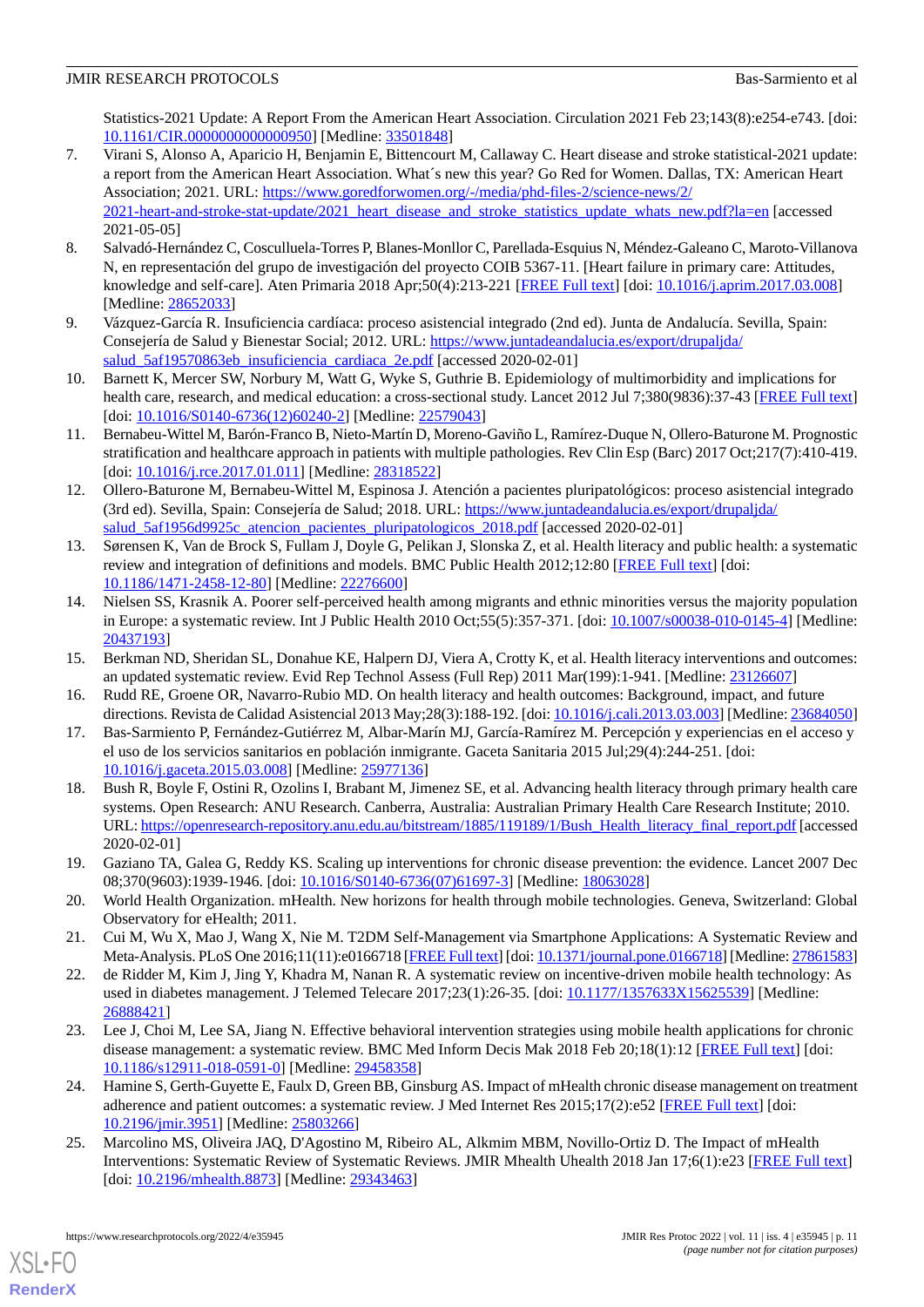- <span id="page-11-0"></span>26. Widmer RJ, Collins NM, Collins CS, West CP, Lerman LO, Lerman A. Digital health interventions for the prevention of cardiovascular disease: a systematic review and meta-analysis. Mayo Clin Proc 2015 Apr;90(4):469-480. [doi: [10.1016/j.mayocp.2014.12.026](http://dx.doi.org/10.1016/j.mayocp.2014.12.026)] [Medline: [25841251](http://www.ncbi.nlm.nih.gov/entrez/query.fcgi?cmd=Retrieve&db=PubMed&list_uids=25841251&dopt=Abstract)]
- <span id="page-11-1"></span>27. Hägglund E, Lyngå P, Frie F, Ullman B, Persson H, Melin M, et al. Patient-centred home-based management of heart failure. Findings from a randomised clinical trial evaluating a tablet computer for self-care, quality of life and effects on knowledge. Scand Cardiovasc J 2015 Aug;49(4):193-199. [doi: [10.3109/14017431.2015.1035319\]](http://dx.doi.org/10.3109/14017431.2015.1035319) [Medline: [25968968](http://www.ncbi.nlm.nih.gov/entrez/query.fcgi?cmd=Retrieve&db=PubMed&list_uids=25968968&dopt=Abstract)]
- <span id="page-11-3"></span><span id="page-11-2"></span>28. Vuorinen A, Leppänen J, Kaijanranta H, Kulju M, Heliö T, van GM, et al. Use of home telemonitoring to support multidisciplinary care of heart failure patients in Finland: randomized controlled trial. J Med Internet Res 2014;16(12):e282 [[FREE Full text](http://www.jmir.org/2014/12/e282/)] [doi: [10.2196/jmir.3651](http://dx.doi.org/10.2196/jmir.3651)] [Medline: [25498992](http://www.ncbi.nlm.nih.gov/entrez/query.fcgi?cmd=Retrieve&db=PubMed&list_uids=25498992&dopt=Abstract)]
- <span id="page-11-4"></span>29. Fernández-Gutiérrez M, Bas-Sarmiento P, Albar-Marín M, Paloma-Castro O, Romero-Sánchez JM. Health literacy interventions for immigrant populations: a systematic review. Int Nurs Rev 2017 Apr 27;65(1):54-64. [doi: [10.1111/inr.12373\]](http://dx.doi.org/10.1111/inr.12373)
- <span id="page-11-5"></span>30. Fernández-Gutiérrez M, Bas-Sarmiento P, Poza-Méndez M. Effect of an mHealth Intervention to Improve Health Literacy in Immigrant Populations: A Quasi-experimental Study. Comput Inform Nurs 2019 Mar;37(3):142-150. [doi: [10.1097/CIN.0000000000000497\]](http://dx.doi.org/10.1097/CIN.0000000000000497) [Medline: [30531321](http://www.ncbi.nlm.nih.gov/entrez/query.fcgi?cmd=Retrieve&db=PubMed&list_uids=30531321&dopt=Abstract)]
- <span id="page-11-6"></span>31. Dolgin M, New York Heart Association Criteria Committee. Nomenclature and Criteria for Diagnosis of Diseases of the Heart and Great Vessels. 9th ed. Boston, MA: Little, Brown & Co; 1994:253-256.
- <span id="page-11-7"></span>32. Díaz M, Domínguez O, Toyos G. Resultados de la aplicación de una escala de valoración sociofamiliar en Atención Primaria. Rev Esp Geriatr Gerontol 1994;29(4):239-245.
- <span id="page-11-8"></span>33. Pfeiffer E. A short portable mental status questionnaire for the assessment of organic brain deficit in elderly patients. J Am Geriatr Soc 1975 Oct;23(10):433-441. [doi: [10.1111/j.1532-5415.1975.tb00927.x\]](http://dx.doi.org/10.1111/j.1532-5415.1975.tb00927.x) [Medline: [1159263\]](http://www.ncbi.nlm.nih.gov/entrez/query.fcgi?cmd=Retrieve&db=PubMed&list_uids=1159263&dopt=Abstract)
- <span id="page-11-10"></span><span id="page-11-9"></span>34. Lobo A, Ezquerra J, Gómez F, Sala J, Seva A. El Mini-Examen Cognoscitivo: un test sencillo, práctico, para detectar alteraciones intelectivas en pacientes médicos. Actas Luso-Esp Neurol Psiquiatr 1979;3:189-202.
- 35. Mahoney FI, Barthel DW. Functional evaluation: the Barthel Index. Md State Med J 1965 Feb;14:61-65. [Medline: [14258950\]](http://www.ncbi.nlm.nih.gov/entrez/query.fcgi?cmd=Retrieve&db=PubMed&list_uids=14258950&dopt=Abstract)
- <span id="page-11-12"></span><span id="page-11-11"></span>36. Sørensen K, Van de Brock S, Pelikan JM, Fullam J, Doyle G, Slonska Z, et al. Measuring health literacy in populations: illuminating the design and development process of the European Health Literacy Survey Questionnaire (HLS-EU-Q). BMC Public Health 2013 Oct 10;13:948 [\[FREE Full text\]](http://bmcpublichealth.biomedcentral.com/articles/10.1186/1471-2458-13-948) [doi: [10.1186/1471-2458-13-948](http://dx.doi.org/10.1186/1471-2458-13-948)] [Medline: [24112855\]](http://www.ncbi.nlm.nih.gov/entrez/query.fcgi?cmd=Retrieve&db=PubMed&list_uids=24112855&dopt=Abstract)
- <span id="page-11-13"></span>37. Landeta J. El método Delphi: una técnica de previsión para la incertidumbre. Barcelona, Spain: Ariel; 1999.
- <span id="page-11-14"></span>38. Polit D, Tatano BC. Nursing research: Generating and assessing evidence for nursing practice. New York, NY: Wolters Kluwer Health/Lippincott Williams & Wilkins; 2012.
- <span id="page-11-15"></span>39. González-Gonzalez C. Estrategias Gamificación aplicadas a la Educación y a la Salud. CUPDF. 2014. URL: [https://cupdf.](https://cupdf.com/document/estrategias-de-gamificacion-aplicadas-a-la-educacion-y-la-salud.html) [com/document/estrategias-de-gamificacion-aplicadas-a-la-educacion-y-la-salud.html](https://cupdf.com/document/estrategias-de-gamificacion-aplicadas-a-la-educacion-y-la-salud.html) [accessed 2021-04-10]
- 40. Adalid-Ortega A, Sánchez-Paule MY, Fernández-Vázquez MI, Vázquez-Luque AJ, Tirado-Pedregosa G, Hormigo-Pozo A. Guía de atención enfermera a personas con insuficiencia cardíaca crónica en atención primaria. Sevilla, Spain: Consejería de Salud; 2017.
- <span id="page-11-17"></span><span id="page-11-16"></span>41. González B, Lupón J, Parajón T, Urrutia A, Herreros J, Valle V. Aplicación de la escala europea de autocuidado en insuficiencia cardíaca (EHFScBS) en una unidad de insuficiencia cardíaca en España. Revista Española de Cardiología 2006 Feb;59(2):166-170. [doi: [10.1157/13084645](http://dx.doi.org/10.1157/13084645)] [Medline: [16540039](http://www.ncbi.nlm.nih.gov/entrez/query.fcgi?cmd=Retrieve&db=PubMed&list_uids=16540039&dopt=Abstract)]
- <span id="page-11-18"></span>42. Lawton MP, Brody EM. Assessment of older people: self-maintaining and instrumental activities of daily living. Gerontologist 1969;9(3):179-186. [Medline: [5349366](http://www.ncbi.nlm.nih.gov/entrez/query.fcgi?cmd=Retrieve&db=PubMed&list_uids=5349366&dopt=Abstract)]
- <span id="page-11-19"></span>43. Val Jiménez A, Amorós Ballestero G, Martínez Visa P, Fernández Ferré ML, León Sanromà M. Descriptive study of patient compliance in pharmacologic antihypertensive treatment and validation of the Morisky and Green test. Aten Primaria 1992 Oct 01;10(5):767-770. [Medline: [1472599\]](http://www.ncbi.nlm.nih.gov/entrez/query.fcgi?cmd=Retrieve&db=PubMed&list_uids=1472599&dopt=Abstract)
- <span id="page-11-20"></span>44. Bernabeu-Wittel M, Ollero-Baturone M, Moreno-Gaviño L, Barón-Franco B, Fuertes A, Murcia-Zaragoza J, et al. Development of a new predictive model for polypathological patients. The PROFUND index. Eur J Intern Med 2011 Jun;22(3):311-317. [doi: [10.1016/j.ejim.2010.11.012](http://dx.doi.org/10.1016/j.ejim.2010.11.012)] [Medline: [21570654\]](http://www.ncbi.nlm.nih.gov/entrez/query.fcgi?cmd=Retrieve&db=PubMed&list_uids=21570654&dopt=Abstract)
- 45. Ley Orgánica 15/1999, de 13 de diciembre, de Protección de Datos de Carácter Personal. Gobierno de España. 1999. URL: <https://www.boe.es/eli/es/lo/1999/12/13/15/con> [accessed 2020-03-16]
- 46. Spieth PM, Kubasch AS, Penzlin AI, Illigens BM, Barlinn K, Siepmann T. Randomized controlled trials-a matter of design. Neuropsychiatr Dis Treat 2016;12:1341-1349. [doi: [10.2147/NDT.S101938\]](http://dx.doi.org/10.2147/NDT.S101938) [Medline: [27354804](http://www.ncbi.nlm.nih.gov/entrez/query.fcgi?cmd=Retrieve&db=PubMed&list_uids=27354804&dopt=Abstract)]

#### **Abbreviations**

[XSL](http://www.w3.org/Style/XSL)•FO **[RenderX](http://www.renderx.com/)**

**AI:** Adequacy Index **CVI:** Content Validity Index **HF:** heart failure **HL:** health literacy **HLS-EU:** European Health Literacy Survey **HLS-EU-Q47:** 47-item European Health Literacy Questionnaire **ICD-9-CM:** International Classification of Diseases, Ninth Revision, clinical modification